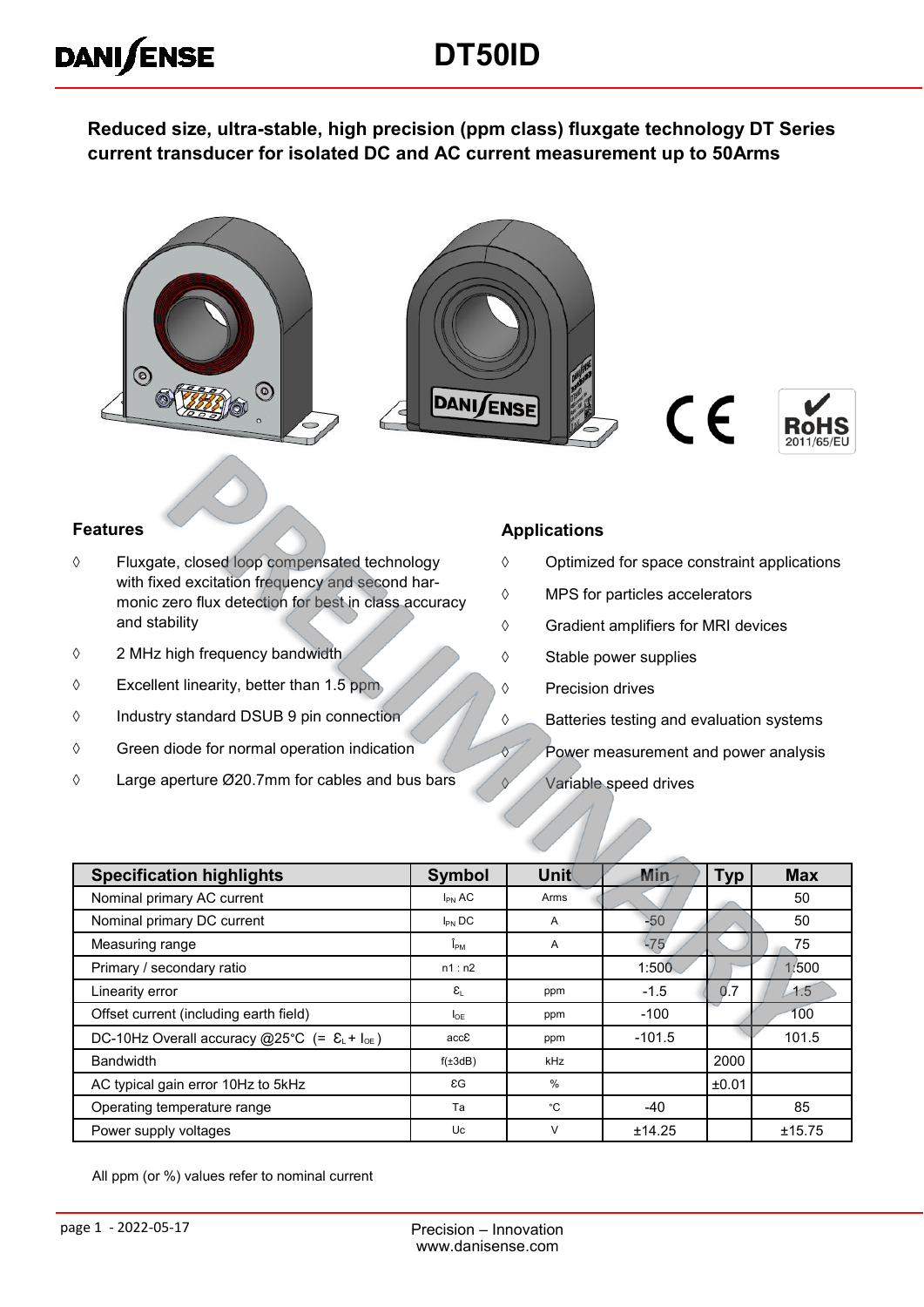

# **DT50ID**

#### **Electrical specifications at Ta=23°C, supply voltage = ± 15V unless otherwise stated**

| <b>Parameter</b>                                    |                                            | Symbol                           | <b>Unit</b>           | Min               | Typ.                  | <b>Max</b>     | <b>Comment</b>                                                  |
|-----------------------------------------------------|--------------------------------------------|----------------------------------|-----------------------|-------------------|-----------------------|----------------|-----------------------------------------------------------------|
| Nominal primary AC current                          |                                            | $I_{PN}$ AC                      | Arms                  |                   |                       | 50             | Refer to fig. 1 & 2 for derating                                |
|                                                     | Nominal primary DC current                 |                                  | Α                     | $-50$             |                       | 50             | Refer to fig. 1 for derating                                    |
| Measuring range                                     |                                            | $I_{PM}$                         | Α                     | $-75$             |                       | 75             | Refer to fig. 1 & 2 for derating                                |
| Overload capacity                                   |                                            | $\mathbf{\hat{l}}_{\mathsf{OL}}$ | Α                     | $-250$            |                       | 250            | Non-measured, 100ms                                             |
| Nominal secondary current                           |                                            | $I_{SN}$                         | mA                    | $-100$            |                       | 100            | At nominal primary DC current                                   |
| Primary / secondary ratio                           |                                            |                                  |                       | 1:500             |                       | 1:500          |                                                                 |
| Measuring resistance                                |                                            | $R_{M}$                          | Ω                     | $\pmb{0}$         |                       | 60             | Refer to fig. 1 for details                                     |
| Linearity error                                     |                                            | $\epsilon_{\text{\tiny L}}$      | ppm                   | $-1.5$            | 0.7                   | 1.5            | ppm refers to nominal current                                   |
|                                                     |                                            |                                  | μA                    | $-0.15$           | 0.07                  | 0.15           | µA refers to secondary current                                  |
| Offset current                                      |                                            | $I_{OE}$                         | ppm<br>μA             | $-100$<br>$-10$   |                       | 100<br>10      | ppm refers to nominal current<br>µA refers to secondary current |
| $+IOE)$                                             | DC-10Hz Overall accuracy @25°C (= &L       | accE                             | ppm                   | $-101.5$          |                       | 101.5          | ppm refers to nominal DC current                                |
|                                                     |                                            |                                  | ppm/K                 | $-0.4$            | 0.2                   | 0.4            | ppm refers to nominal current                                   |
| Offset temperature coefficient                      |                                            | $\mathsf{TC}_{\mathsf{IOE}}$     | µA/K                  | $-0.04$           | 0.02                  | 0.04           | µA refers to secondary current                                  |
| <b>Bandwidth</b>                                    |                                            | $f(\pm 3dB)$                     | kHz                   |                   | 2000                  |                | Small signal, graphs figure 3                                   |
| Amplitude error                                     | 10Hz-5kHz                                  |                                  |                       |                   | 0.01%                 |                |                                                                 |
|                                                     | 5kHz-100kHz                                | $\epsilon$ G                     | %                     |                   | 1%                    |                | % refers to nominal current                                     |
|                                                     | 100kHz - 1000kHz                           |                                  |                       |                   | 10%                   |                |                                                                 |
| Phase shift                                         | 1000kHz - 2000kHz<br>10Hz-5kHz             |                                  |                       |                   | 30%<br>$0.01^{\circ}$ |                |                                                                 |
|                                                     | 5kHz-100kHz                                |                                  |                       |                   | $0.5^{\circ}$         |                |                                                                 |
|                                                     | 100kHz - 1000kHz                           | θ                                | $\mathsf{o}$          |                   | $5^{\circ}$           |                |                                                                 |
|                                                     | 1000kHz - 2000kHz                          |                                  |                       |                   | $30^{\circ}$          |                |                                                                 |
| Response time to a step current IPN                 |                                            | tr @ 90%                         | μs                    |                   | $\mathbf{1}$          |                | $di/dt = 100A/\mu s$                                            |
| RMS noise                                           | $0.1$ Hz - $10$ Hz                         |                                  |                       |                   | 0.04                  | 0.07           |                                                                 |
|                                                     | $0.1$ Hz - $100$ Hz                        |                                  |                       |                   | 0.4                   | 1.2<br>1.2     | ppm RMS refers to nominal cur-                                  |
|                                                     | $0.1$ Hz - 1 $k$ Hz<br>$0.1$ Hz - $10$ kHz | noise                            | ppm RMS               |                   | 0.6<br>1.1            | 3              | rent                                                            |
|                                                     | 0.1Hz - 100kHz                             |                                  |                       |                   | 9.3                   | 27             |                                                                 |
| Peak-to-peak noise                                  | $0.1$ Hz - $10$ Hz                         |                                  |                       |                   | 0.4                   | 0.7            |                                                                 |
|                                                     | $0.1$ Hz - $100$ Hz                        |                                  |                       |                   | 1.6                   | 4              |                                                                 |
|                                                     | $0.1$ Hz - 1 $k$ Hz                        | noise                            | ppm p-p               |                   | 3.1                   | $\overline{7}$ | ppm peak-to-peak refers to nomi-<br>nal current                 |
|                                                     | $0.1$ Hz - $10$ kHz                        |                                  |                       |                   | 4.9                   | 12             |                                                                 |
|                                                     | 0.1Hz - 100kHz                             |                                  |                       |                   | 50                    | 150            |                                                                 |
| Fluxgate excitation frequency                       |                                            | $f_{Exc}$                        | kHz                   |                   | 31.25                 |                |                                                                 |
|                                                     | Induced rms voltage on primary conductor   |                                  | µV rms                |                   |                       | 5              |                                                                 |
| Power supply voltages                               |                                            | Uc                               | $\vee$                | ±14.25            |                       | ±15.75         |                                                                 |
| Positive current consumption                        |                                            | Ips                              | mA                    |                   | 40                    |                | Add Is (if Is is positive)                                      |
| Negative current consumption                        |                                            | Ins                              | mA                    |                   | 35                    |                | Add Is (if Is is negative)                                      |
| Operating temperature range                         |                                            | Ta                               | ۰c                    | -40               |                       | 85             |                                                                 |
| <b>Stability</b>                                    |                                            |                                  |                       |                   |                       |                |                                                                 |
| Offset stability over<br>time                       |                                            |                                  | ppm/month<br>µA/month | $-0.1$<br>$-0.01$ |                       | 0.1<br>0.01    | ppm refers to nominal current<br>µA refers to secondary current |
| Impact of external magnetic field                   |                                            |                                  | ppm/mT<br>µA/mT       | $-16$<br>$-1.6$   | 4<br>0.4              | 16<br>1.6      | ppm refers to nominal current<br>µA refers to secondary current |
| Offset change with power supply voltages<br>changes |                                            |                                  | µA /V                 |                   | 0.04                  |                | µA refers to secondary current                                  |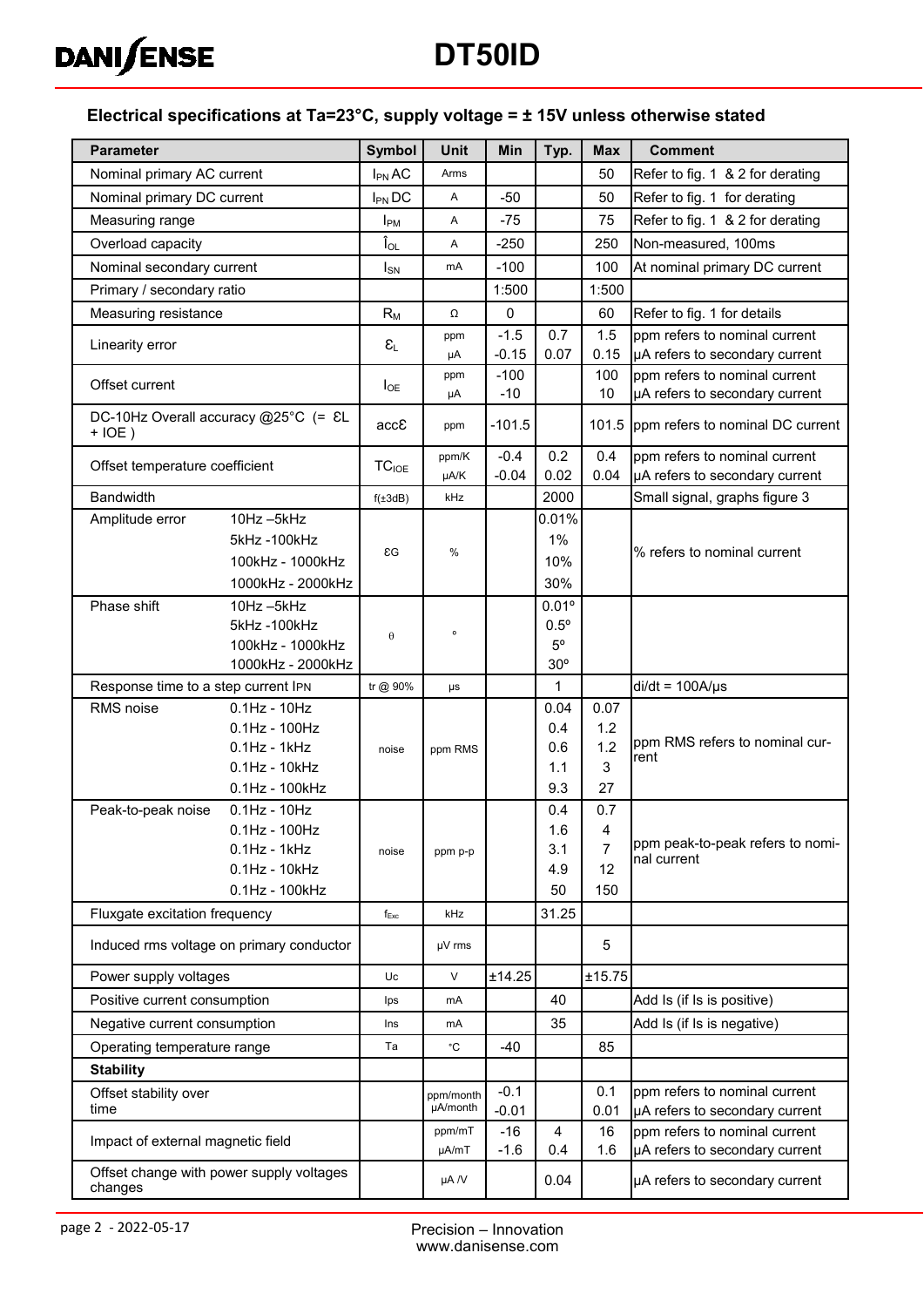#### **Measurement resistor RM and ambient temperature derating (Fig. 1)**

Maximum measurement resistor vs. ambient temperatures



#### **Frequency and ambient temperature derating (Fig. 2)**



#### Maximum primary current  $A_{rms}$

**DANISENSE** 

#### **Frequency characteristics (Fig. 3)**

#### Typical Amplitude / Phase response

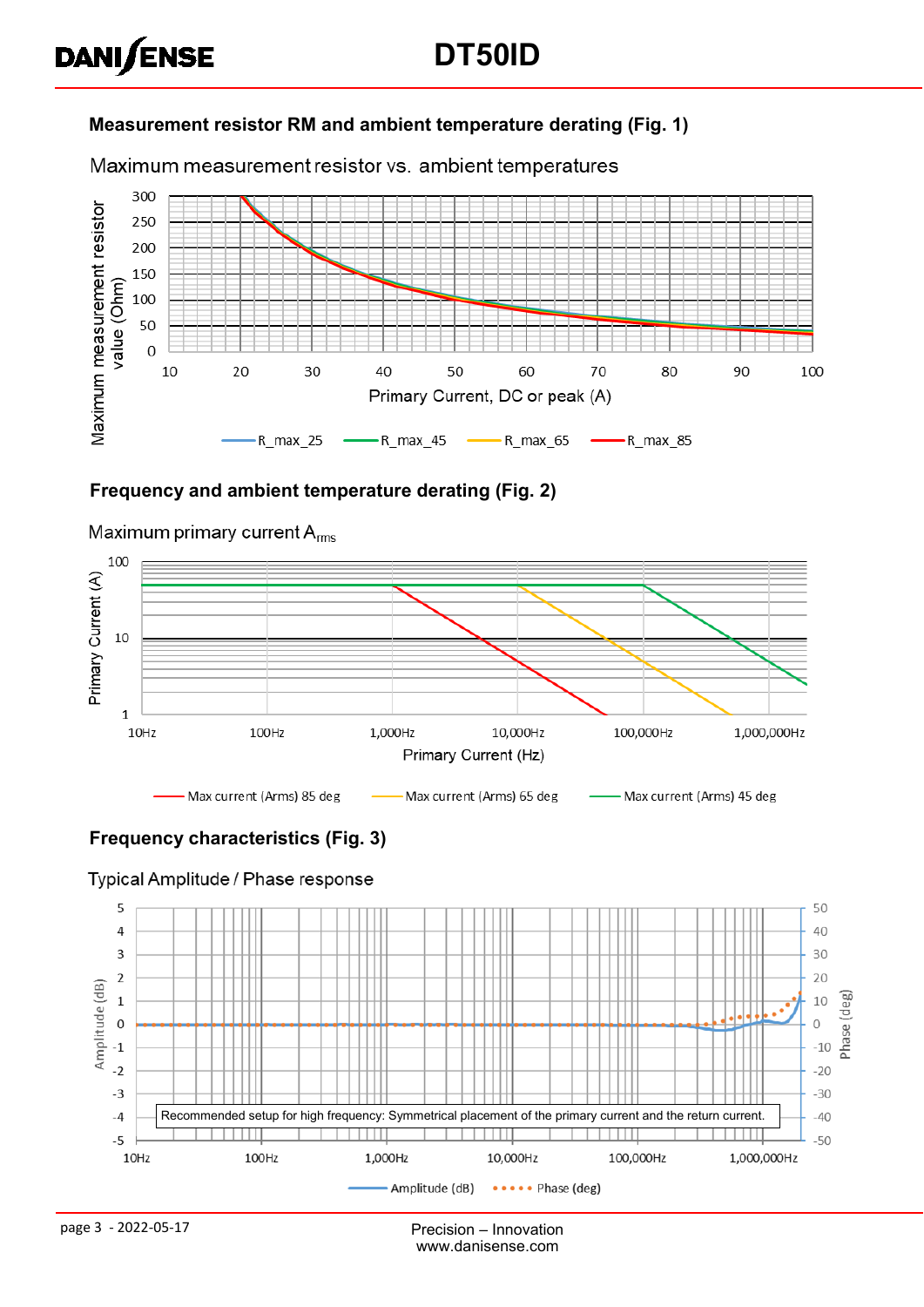## **Isolation specifications**

| <b>Parameter</b>                                                                                                                                  | <b>Unit</b> | Value      |  |
|---------------------------------------------------------------------------------------------------------------------------------------------------|-------------|------------|--|
| Clearance                                                                                                                                         | mm          | 11.5       |  |
| Creepage distance                                                                                                                                 | mm          | 11.5       |  |
| Rms voltage for AC isolation test, 50/60 Hz, 1 min<br>- Between primary and (secondary and shield)<br>- Between secondary and shield              | kV          | 5.7<br>0.2 |  |
| Impulse withstand voltage (1.2/50µs)                                                                                                              | kV          | 10.4       |  |
| Rated rms isolation voltage<br>reinforced isolation, overvoltage category III, Pollution degree 2<br>according to<br>$-$ IEC 61010-1<br>- EN50780 | V           | 300<br>600 |  |

## **Absolute maximum ratings**

| <b>Parameter</b> | <b>Unit</b> | <b>Max</b> | <b>Comment</b> |
|------------------|-------------|------------|----------------|
| Primary          | A           | 250        | Maximum 100ms  |
| Power supply     |             | ±16.5      |                |

### **Environmental and mechanical characteristics**

| <b>Parameter</b>                         | Unit                                                                  | <b>Min</b> | <b>Typ</b> | <b>Max</b>    | <b>Comment</b>                 |
|------------------------------------------|-----------------------------------------------------------------------|------------|------------|---------------|--------------------------------|
| Altitude                                 | m                                                                     |            |            | 2000          |                                |
| Usage                                    |                                                                       |            |            |               | Designed for indoor use        |
| Transient voltages                       |                                                                       |            |            |               | Up to overvoltage category III |
| <b>Polution Degree</b>                   |                                                                       |            |            | $\mathcal{P}$ |                                |
| Ambient operating tempera-<br>ture range | $^{\circ}$ C                                                          | $-40$      |            | 85            |                                |
| Storage temperature range                | $^{\circ}C$                                                           | $-40$      |            | 85            |                                |
| Relative humidity                        | $\frac{0}{0}$                                                         | 20         |            | 80            | Non-condensing                 |
| Mass                                     | kg                                                                    |            | 0.15       |               |                                |
| Connections                              | Power supplies: D-SUB 9 pins male                                     |            |            |               |                                |
| <b>Standards</b>                         | IEC61010-2-30<br><b>IEC61326-1 EMC</b><br>IEC61010-1:2010 3rd Edition |            |            |               |                                |